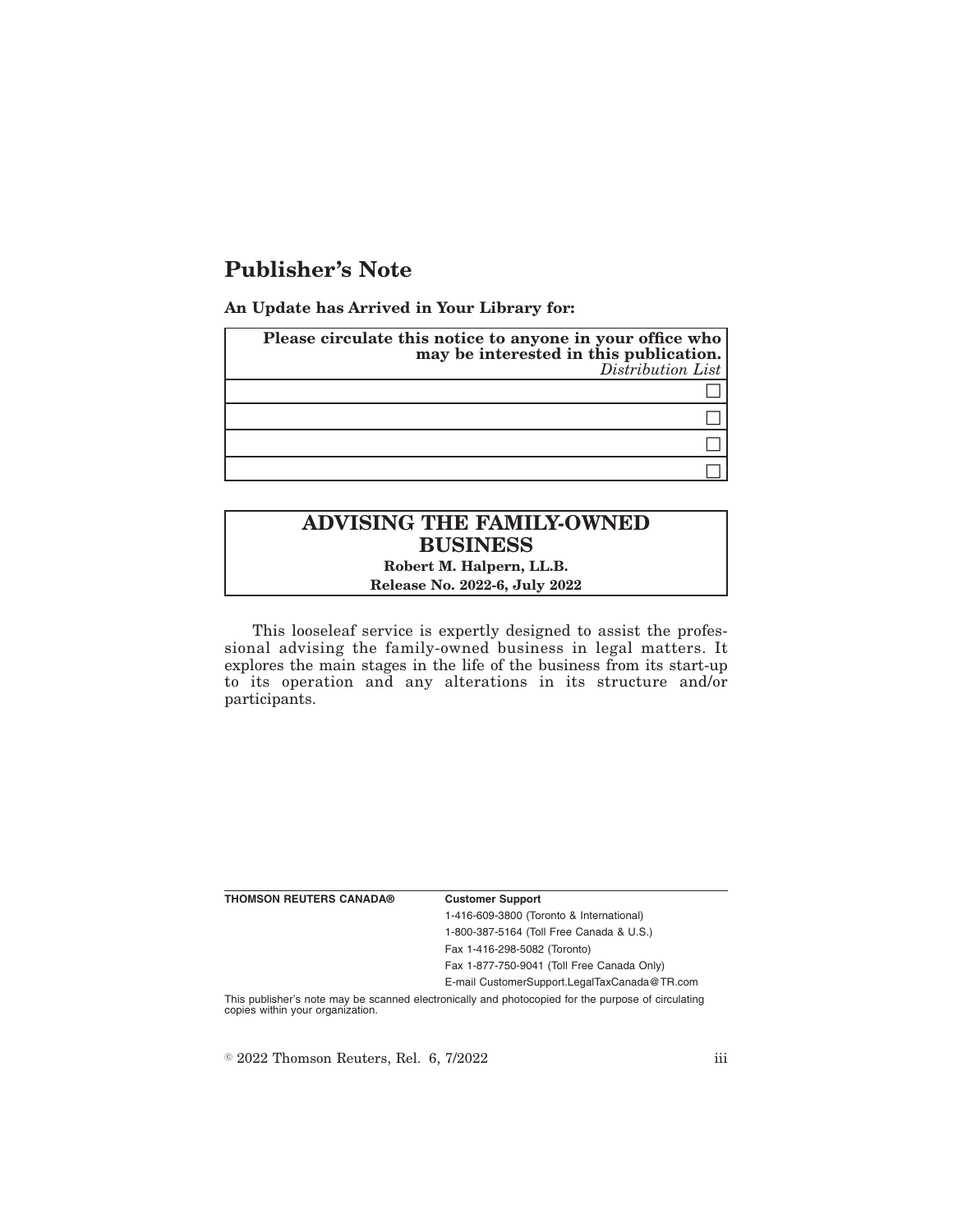#### **What's New in this Update:**

This release features updates to Appendix D.II – Remedies Table – Breach of Fiduciary Duty. This release also features the addition to Appendix E. Canada Revenue Agency of the following CRA publications: T4002 Self-employed Business, Professional, Commission, Farming, and Fishing Income 2020 and T4002 Self-employed Business, Professional, Commission, Farming, and Fishing Income.

#### **Highlights:**

E **Remedies Table—Breach of Fiduciary Duty—Business Relationship—**Justice Goepel observed that the most contentious issue on the appeal was the order that Hutchison should pay to the partnership \$476,258.59 in equitable compensation for the Secret Profits. In making this award, Justice Goepel noted that the Chief Justice appeared to have overlooked the impact of the order on the certified capital accounts and his finding in Hinkson #1, that the certification of the capital accounts was *res judicata*. The certified capital accounts were premised on the Secret Profits being assigned to Hutchison as draws. If Hutchison must pay the Secret Profits back to the firm, his capital account would have to be recalculated. That recalculation would increase Hutchison's capital account to \$1 million, more than double that of McKnight whose capital account would be unchanged from the calculations made by the special referee. McKnight argued that the certification of the special referee's report was not an impediment to the award of equitable compensation, submitting that no judge had ordered the partnership be wound up on the basis of the certified capital accounts and there was nothing to prevent the capital accounts now being readjusted to take into account the order for equitable compensation. Justice Goepel explained that the submission mischaracterized the remedy granted in the First Action. The determination of the capital accounts was a necessary step in the winding up. Justice Grist, when he certified the capital accounts, recognized that there may be further issues to be resolved which could affect the ultimate equities between the parties. Indeed, the entire Second Action was dedicated to resolving those issues. What was resolved in the First Action was the capital accounts. The certification of the special referee's report was intended to conclusively fix the amounts of those accounts to bind the parties going forward. McKnight's various attempts to obtain a judgment against Hutchison were premised on the certified accounts. The Chief Justice finding in Hinkson #1 that the capital accounts were res judicata and could not be revisited was fatal to the award of equitable compensation. While it might have